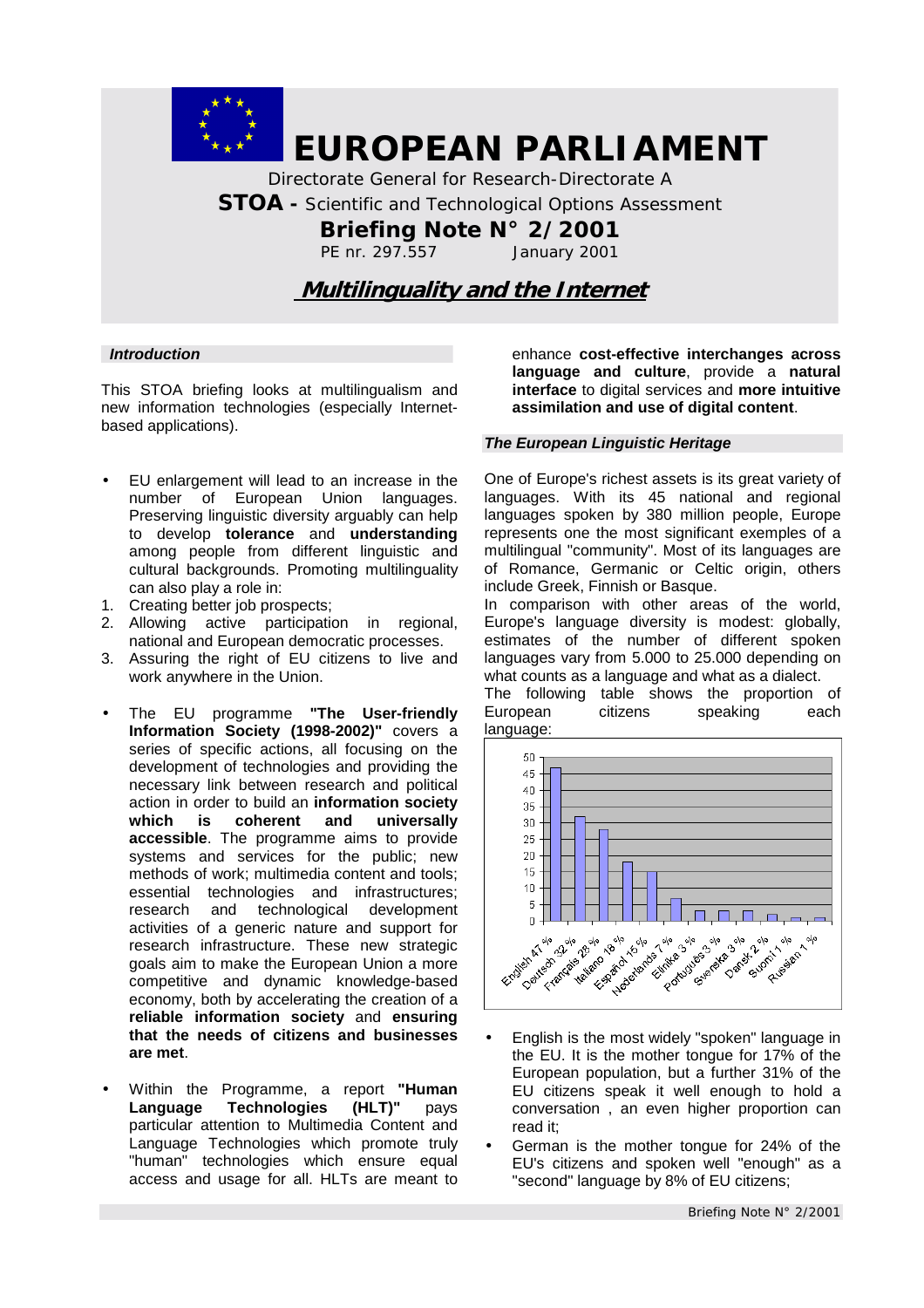- French is the mother-tongue for 15% of the EU and is understood by a total of 28% of EU citizens.
- Italian is the fourth most widely known language. Although it counts as many native speakers as French, the proportion of nonnative speakers is significantly smaller (2%);
- Spanish is spoken by 15% of the EU population (11% as mother tongue and 4% as a foreign language);

As a matter of fact, we could conclude that half of Europe is already multilingual:

- 45% of EU citizens can take part in a conversation in a language other than their mother tongue;
- in some countries (i.e. Luxembourg, Netherlands, Denmark and Sweden) nearly everyone speaks another foreign language fluently;

In addition, there are the existing linguistic minorities of the member countries:

- Small minorities of *Slovene*, *Croat*, and *Hungarian* speakers live in the South of **Austria**; Slovenian minorities are also found in the north-east of Italy (Friuli Venezia Giulia).
- *German speakers* are found in Belgium (in the Provinces of Luxembourg and Liege, where, since 1973, the Cultural Council for the Eastern Cantons has been created to preserve their linguistic peculiarity), **Denmark** (in the region of Slesvog, where they created the Bund Deutscher Nordschleswiger to protect their rights), **France** (in Alsace and Lorraine), **Italy**  (in almost all the northern regions such as Alto Adige, Friuli, Valle d'Aosta, Trentino, Piemonte, Veneto; since 1964 a package of safeguard measures has been adopted to give parity status to Italian and German languages and fixing ethnic quotas for public administration personnel).
- *Swedish minorities* live in **Finland** on the Western costs and on the Aland Islands, where since 1919 this minority has been considered as equal to Finnish by the Constitution and is represented in Finland by a Consultative Assembly. However the use of Swedish is tending to disappear.
- *Sami* live in northern **Finland** and **Sweden**, where in 1945 the Salskapet Same-Atnam has been created to promote and protect their cultural and linguistic identity (i.e. it provided a standard orthography for the seven linguistic groups of the Lapp language.)
- *Frisian-speaking minorities* live in **Germany** (since 1949 the Nord Frijsk Association has been working to promote the use of Frisian) and in the **Netherlands** (they live in the Province of Friesland, where in 1844 the

Society for the Frisian Language and Literature was created.

- *A Polish-speaking minority* lives in **Germany**, especially in Westphalia and in the Ruhr area.
- *A Turkish-language minority* is found in **Greece** There are also other smaller minorities living in Greece such as *Bulgarians*, *Armenians*, *Macedonians*, *Aromuns* and *Albanians*
- A *Gaelic-speaking minority* live in **Ireland.** After Irish independence, the national Constitution acknowledged Gaelic as the official language.

In some other EU member states the langauge and cultural minorities situation is even more diversified:

- **Italy**: A *French-Provencal minority* lives in the North-west and in smaller communities in the South, but the Italian government recognises administrative and linguistic autonomy only to the communities located in Val d'Aosta; A *Walsers minority is* located mainly in Val d'Aosta and speak a variety of German dialects; *Ladins* live in the Dolomites area, government initiatives have been undertaken to preserve their linguistic and cultural diversity; *Albanian-speakers* are found in the South of Italy: *Greek-speakers* are found in a large area of Southern Italy; *Sardinians* live in the Italian island with the same name and speak a neo-Latin dialect. In 1981 the language was recognised as legally equal to Italian and the region was declared bilingual; a *Catalan speaking minority* is also located in the South of Sardinia (Province of Alghero); a *Croatian speaking minority* exists in Molise since the XV-XVI century speaking an archaic dialect.
- **Spain**: the *Galicians* obtained large administrative autonomy for their region (Galicia) and in 1983 the acknowledgement of "Gallego" as a national language of Spain; the *Basques* speak a language called Euskara, recognised as a national language in 1981; the *Catalans* are the 6 million inhabitants of Catalunya, but their language is also spoken in Valencia, in the Baleares Islands in the "Franja de Ponent" (belonging from the administrative point of view to Aragona), in Roussillon (France), Alghero (Sardinia) and in Andorra; the *Aranesis* live in the Aran Valley in the Pyrennees, they speak a Gascon dialect and since 1990 regional and national laws allow the official use of "Aranès" and the teaching in local schools; the *Gitanos*, situated in the towns in Andalusia, speak '*Kalo*', a language with a Spanish grammar basis and lexical elements of Gypsy origins.
- *Briefing Note N° 2/2001* • **United Kingdom:** *Cornish is* a Celtic language similar to Welsh and Breton. It is now not generally in use, though there are attempts to preserve it. *Manx* is a similar Celtic language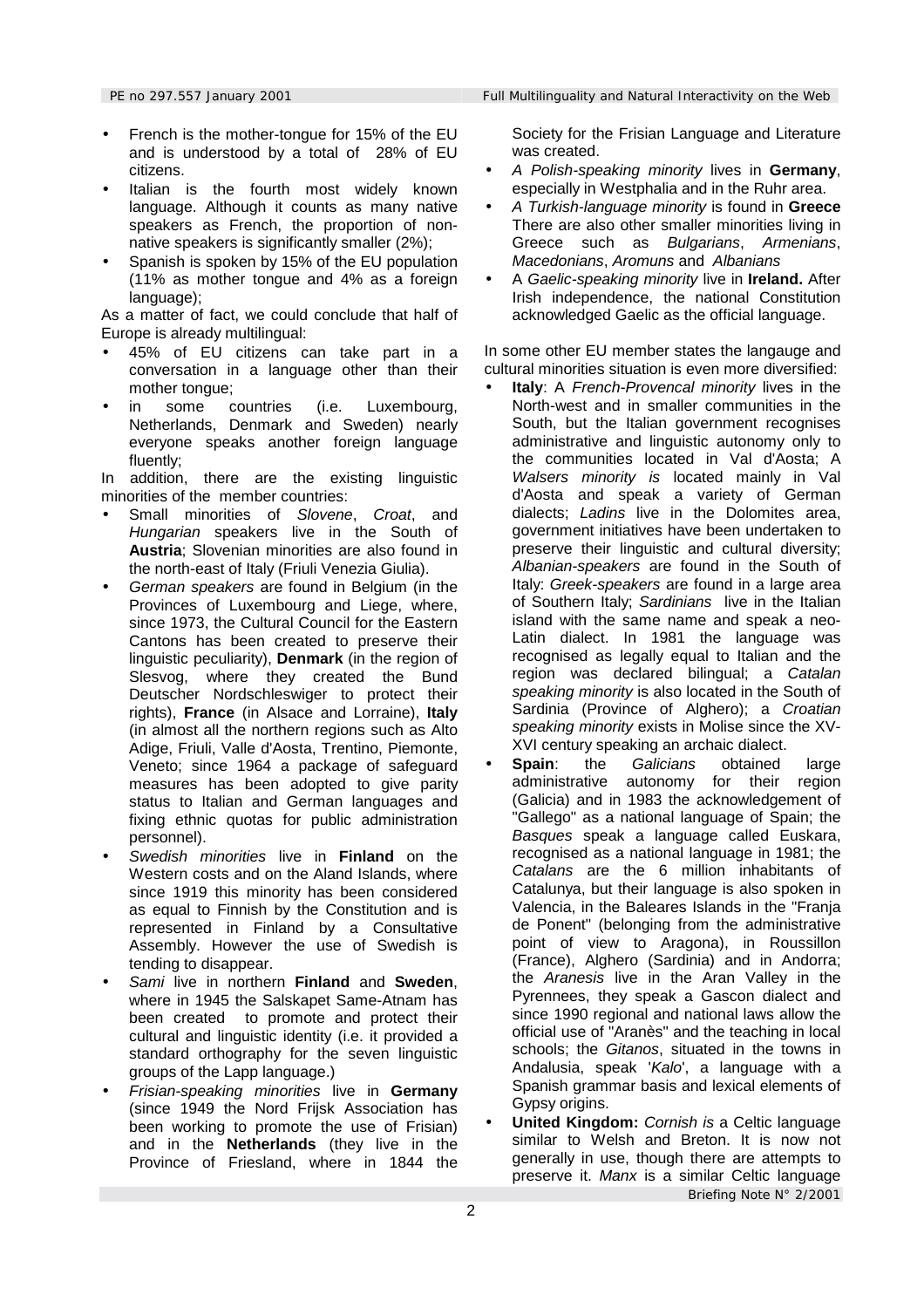used on the Isle of Man, however interest in the language is limited because only 35% of the population have local origins; *Welsh* is spoken chiefly in North Wales. It almost became extinct in the  $19<sup>th</sup>$  century, but overt attempts to supress it led to a revival of the language which has been an official language of Wales and is taught in schools since 1982. Radio and television has broadcast in Welsh since 1982.

#### *Linguistic diversity in the candidate Member States*

The process of enlargement to include central and eastern Europe, Cyprus and Malta represents an historical undertaking for the European Union.

The enlargement of the European Union will result in growth of European official languages, raising the problem of how to manage this increasing multilinguality and to promote cultural and linguistic diversity as well.

Focusing on the linguistic heritage of the forthcoming countries, it is possible to identify the following tongues:

- **Bulgaria**: the language used for all administrative purposes is *Bulgarian,* written in the Cyrillic alphabet: there is also a Turkishspeaking minority, representing ten per cent of the population. The country has one of the highest concentrations of Romany-speakers (400,000).
- **Cyprus**: officially the two languages of Cyprus are *Greek* (81.6%) and *Turkish* (18.4%)., representing the two major communities of the island. At present, due to the Turkish invasion of 1974 only two-thirds of the island is now controlled by the greek-speaking Cyprus government, with the remaining one-third being turkish-speaking.
- **Czech Republic:** the official language is *Czech*, it is used for all administrative purposes. There is a small minority (possibly three per cent) of Slovak speakers ( the *Czech* and *Slovak* languages are closely related).
- **Estonia**: *Estonian* represents the first language for 61.5% of the total population. There is also a Russian-speaking minority, consisting mainly of ethnic Russians who settled in Estonia when it was still a part of the Soviet Union.
- **Hungary**: Hungarian is the official language used throughout Hungary. There are also small minorities of German-, Croat-, Slovene- and Romany-speakers, but there is no protection of language rights for these languages.
- **Latvia:** the Republic of Latvia is the Baltic State which attracted the greatest proportion of settlement of ethnic Russians during the 50 years of Soviet rule. Nowadays Russian speakers represent one third of the population:



education is in Latvian and Russian. Small minorities of Belarussian, Ukrainian and Polish speakers also live in Latvia.

- **Lithuania**: the use of the Lithuanian language is assured in the activities of state and public bodies, educational, cultural, scientific, industrial and other institutions, enterprises and organisations. Lithuanian-speakers make up 80% of the population, with considerable Russian (8%) and Polish (7%) speaking minorities, and smaller Belarussian and Ukrainian minorities.
- **Poland:** Polish is the official language and is used for all administrative purposes: modern Poland includes some speakers of other languages. (German, Ukrainian, Belariussian and Romanian). However all the minority language speakers are bilingual (their own language and Polish).
- **Romania**: Romanian is the official language used for all administrative purposes: the largest language minority is Hungarian and is mainly concentrated in the areas close to Hungary.
- **Slovakia**: the official language is *Slovak*, which is a Slav language. Due to the natural cultural influence of neighboring nations, the language spoken in frontier regions shades into Czech, Hungarian, Ruthenian and Polish. However, all dialects of Slovak are mutually comprehensible, for there are no sharp linguistic frontiers.
- **Slovenia**: *Slovene* is the official language of Slovenia and is spoken by the vast majority of the population. There are small Hungarian and Italian-speaking minorities and an effort has been made to provide language services in these languages in localities where they are strongly represented.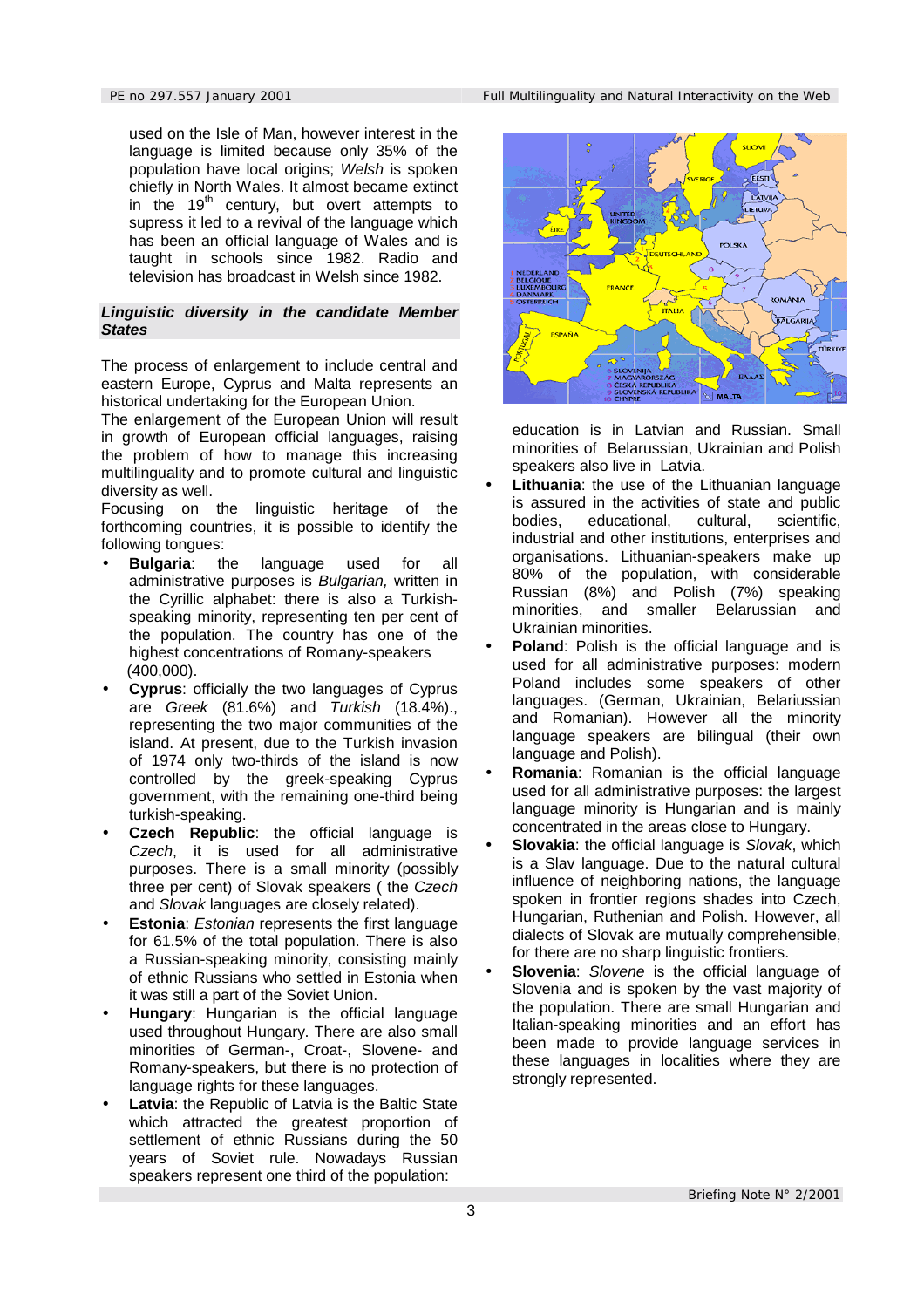### *Promoting multilinguality on the web: the relevance of Human Language Technologies*

The preservation of the various languages in Europe is primarily a task for the countries concerned: inspired by the wishes of its citizens, each member state and region places a special value on its language, insisting on their continued recognition in the European context.

All Member States and regions thus have a common interest in preserving language diversity in the European Union as it enters the information age.

The information society is global, and globalisation is one of the properties characterising the new economy. **Communications take therefore place in a space that is a priori multilingual**. Tools supporting this multilingual communications are emerging. The time is ripe to assess their suitability for the task, identify needs that can be addressed in the medium term, and strategies for future developments.

Spoken and written human language is without doubt the most powerful and flexible means for expressing, communicating, recording and retrieving knowledge: society and business are bound by language, and yet language and its related cultural, cognitive and communicative features are difficult to master and exploit especially in today's increasingly digital and 'global' world.

The social impact of the Internet revolution and the related need for content products and services are significant: language diversity is one of the most relevant for three reasons:

- 1. The presentation of content in different languages promotes citizens' equal access to the information society;
- 2. Multilinguality on the web preserves, at the same time, linguistic diversity within the European Union.
- 3. The necessity of linguistic and cultural customisation opens export markets for further exploitation by the content industry.

Furthermore the social impact of the Internet revolution could play an important role in the enlargement process: for potential new Member States access to the tools and resources of the information society is essential to help develop their economic and social potential. Content industries providing products and services in local languages will aid participation of the potential new Member States into the Information Society and can facilitate integration into the Union.

At present, about 70% of all content on the Internet is in English. However some estimates show that from a monolingual start (English) the global networks are slowly becoming characterised by the growth of a number of language areas that hardly

*PE no 297.557 January 2001 Full Multilinguality and Natural Interactivity on the Web*

communicate with each other. From this point of view, efforts should be directed to ensure the widest adoption of tools scanning the whole horizon of information delivery and to that end commercial partnership between the digital content and the language industries providing the necessary tools and services are essential.

"Key Action 3" of the European **Fifth Framework Programme for Research and Technological Development** (1998-2002) aims to:

- improve the functionality, usability and acceptability of future information products and services;
- enable linguistic and cultural diversity;
- Stimulate creativity and enhance education and training systems for lifelong learning.

Among the KA3 domains, special focus has been given to **Human Language Technologies** (**HTL**). The objective of HLT is to **enhance usability** and **accessibility of digital content** and services while **supporting linguistic diversity** in Europe.

This is to be achieved by developing and demonstrating multilingual technologies and exemplary applications critical for the realisation of a truly user-friendly information society.

HTL actions will address three areas centred around human interaction with information services and with each other in order to foster:

- **Multilinguality** in Digital Content and Services: the overall objective is to achieve higher information productivity and communication effectiveness in multilingual, cross-cultural environments by building multilingual intelligence, so as to enable Europe's diversity in the information age, increase its international competitiveness and sustain its excellence in the provision of multilingual systems and services, by transferring core language technologies to a wider set of languages.
- **Natural Interactivity:** the overall objective is to enhance the naturalness of interaction between humans and digital services and the easy use of computer systems.
- **Active content**: with a view to improving the effectiveness of information access and the efficiency of information handling by exploiting the linguistic knowledge embodied in documents, messages, database, records, dialogues and audio-visual objects.

#### *The impact of Human Language Technologies in social and economic life*

*Briefing Note N° 2/2001* Language engineering means finding ways of living comfortably with technology. People's knowledge of language can be used to develop systems that recognise speech and writing, understand text well enough to select information, translate between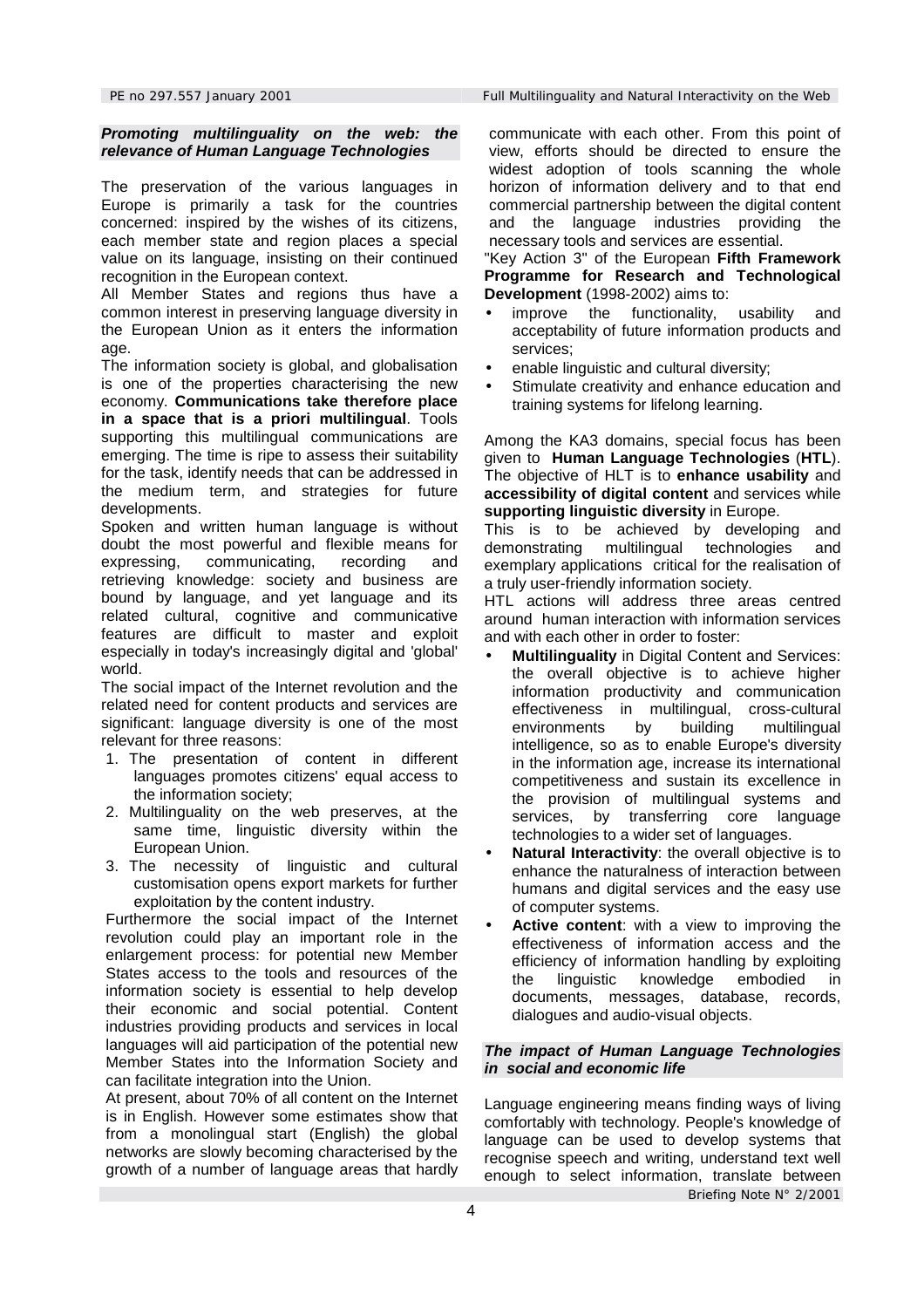different languages, and generate speech as well as the printed word.

By applying such technologies it is possible to extend the current limits of human use of language. Language-enabled products will become an essential and integral part of everyday life.

New technology combined with our knowledge of language will enable people to retain their national and cultural identities and appreciate the differences of others. At the same time they will be able to communicate more effectively and with greater sensitivity.

All cultural treasures, in libraries and museums across the European Union, will be made accessible to everybody, irrespective of linguistic boundaries.

Also from the economic point of view, language engineering will play a significant role:

- 1. To have the **right information** at the **right time** is surely vital to every industrialist, administrator and politician.
- 2. Being able to handle **export business** as well as **domestic customers** is crucial to developing new markets abroad.
- 3. Being able to use new technology more easily will improve **productivity** and **performance** in all walks of life.
- 4. **Helping the disabled** to integrate into all aspects of society will improve the quality of life for them and their families, as well as making more skills available to the community.
- 5. More **efficient translation services** will lead to better international understanding, at all levels.
- 6. **Greater availability of information** about other countries' goods and services, employment prospects, weather, and traffic conditions will expand people's horizons.

### *Human Language Technologies and Internet: promoting multilinguality across Europe's content and communication system*

There is a common popular perception that the Internet is an exclusively English-language medium: this is understandable because of the early phenomenal growth in the USA. Estimates of Internet usage by language indicate that whereas there is a steadily increasing growth of usage in English-speaking countries, there is a greater rate of increase in other countries, particularly in Europe, China and Japan.

In July 1999 it has been estimated that 128 million people accessed the Internet in English, whereas 88 million accessed the Internet in other languages and by 2002 a majority of Internet users world-wide

will be non-English-speakers and three years later their proportion will have risen to  $60\%^2$ .

Global communication on Internet is therefore going to have to take account of linguistic diversity, and global e-commerce is going to have to resort increasingly to multilingual presentation and management of information, and therefore to translation: where information retrieval and text summarisation is concerned, techniques of accessing and selecting information via the web will have to consider multilingualism.

The Human Language Technologies could contribute to promoting multilingualism on the Internet thanks to projects conceived for translation and content management.

- 1. **Multilingual Indexing, Navigation and Editing Extensions for the World Wide Web (MULINEX):** The MULINEX project is concerned with the efficient use of multilingual online information. Its aim is to process multilingual information and present it to the user in a way which makes finding and evaluating the desired information faster and more accurate. The main goal has been to develop a multilingual Internet search engine that supports selective information access, navigation and browsing in a multilingual environment. The three languages developed initially have been German, French and English. During the document-gathering phase, the web spider analyses documents in order to obtain useful information about documents in addition to the traditional keyword-based indices. The project emphasises a user-friendly interface, which supports the user by presenting search results along with information about language, thematic category, automatically generated summaries, and allows the user to sort results by multiple criteria. Commercial machine translation technology is used to provide translations of foreign-language documents on demand.
- **2. Multilingual Digital Culture Web Project (MUDICU):** the purpose of this project is to analyse the theoretical and practical items related to the development of a multilingual web site. The principal question addressed by MUDICU will therefore be: *Apart from text translation - what else do you need for creating a successful multilingual website?* The aim is come up with a methodology for conceiving and developing multilingual sites devoted to digital culture. The project proposes to study the cultural specificity of such parameters as: colour, music, sounds, navigation buttons,

<u>.</u>

 $2$  Source: www.computerworld.com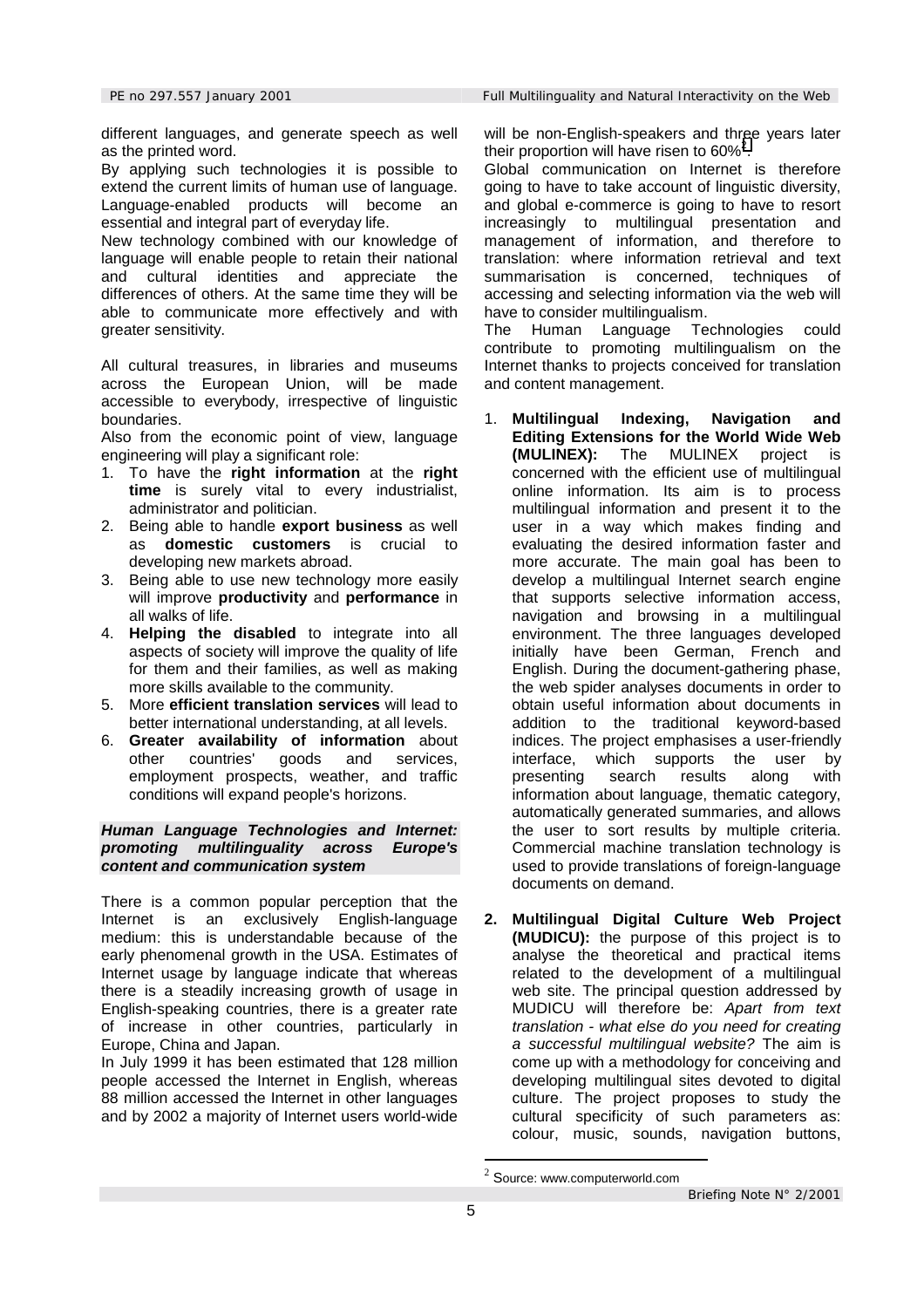icons, symbols, backgrounds, images, layout and their role on the cultural/linguistic localisation of web sites.

- **3. Multilingual Web search service for the medical community (WEBLING)**: It will create a novel pilot search service for the medical community supporting initially four languages (English, French, German and Spanish) and could be expanded to more languages in the future. An intuitive graphical interface will fix together all the components with on-line medical directories to provide a comprehensive multilingual search and translation service. WEBLING will create a number of individually exploitable results: automatic recognition of the natural languages used in the document; automatic classification of the document, e.g. heart disease; automatic recognition and indexing of word and phrase 'variants' under the base form; refinement modules that enable the user to easily narrow the search; on-line subject-specific mono-lingual and bi-lingual dictionaries.
- 4. **Multilingual Content for Flexible Format Internet Services (MEMPHIS):** the MEMPHIS concept is to develop a toolkit for providing cross-lingual on-demand services. The services will be delivered to phones, PDAs, etc. MEMPHIS aims to deliver not only the toolkit but to demonstrate the operation of two multilingual services using the project technology. The service registration, billing, profile set-up etc will be fixed into a public web site for easy access. The project results will be evaluated by user trials towards the end of the project and implemented in several EU countries.
- 5. **Wider dissemination and application of terminological research in minority languages in the area of new technologies (DART)**: The project aims to build a browser tailored for minority languages based on an already existing software package. It aims to use specific terminological databases and to establish procedures for the use of the browser in a number of lesser-used languages. The terminology produced will be made available via an on-line multilingual database. DART will result in a multilingual web browser specifically created for use by minority languages not currently catered for by the mainstream commercial browsers. Additionally, the project will establish and test a European software localisation model for minority languages applicable to other products and other minority languages in the future.

Other projects aim to provide the countries of Eastern Europe with accurate computerised translation systems:

- 1. **Machine Translation Systems for the use of Czech, Hungarian and Polish Administrations (MATCHPAD):** this program aims to develop quality machine translation systems from English into Hungarian and Polish, and from Hungarian and Polish into French. The systems will facilitate communication between official bodies of the EU Member States and the Hungarian and Polish administrations and help to prepare their integration. An additional aim of MATCHPAD is to stimulate the development and linguistic customisation of products and services, which satisfy the needs of users in additional geographic markets. The work is being carried out in co-operation with French, Hungarian and Polish Universities, who are developing a new family of analyses and syntax for the Slavic languages. This is particularly important because Finno-Ugric (Hungarian) and Slavic (Polish) languages have more complicated structures than many languages covered by existing MT systems. The new language pairings are being developed and will be demonstrated in public administration environments in Poland and Hungary. Their aim will be to facilitate communication between administrations, businesses and citizens. The project started in 2000, assembling and training the multilingual, multinational and multiexperience research team.
- 2. **SpeechDat-E**: The project is focused on Spoken Language Resources, namely speech databases for fixed telephone networks including associated annotations and pronunciation lexica. The design is based on a 1000 - 2500 speaker sample balanced for sex, age and dialect. This aims to cover Russian with a 2500 speaker sample and Czech, Slovak, Polish and Hungarian with 1000 speaker samples. These databases will serve as an important resource for the performance of voice-driven teleservice systems.

### *Human Language Technologies and Internet: promoting natural interactivity for digital interface use*

The second major HLT challenge is enhancing the naturalness of human-computer interactions and the effectiveness of interpersonal communications by developing tools and systems that enhance the naturalness and equality of access to digital services and devices of all kinds.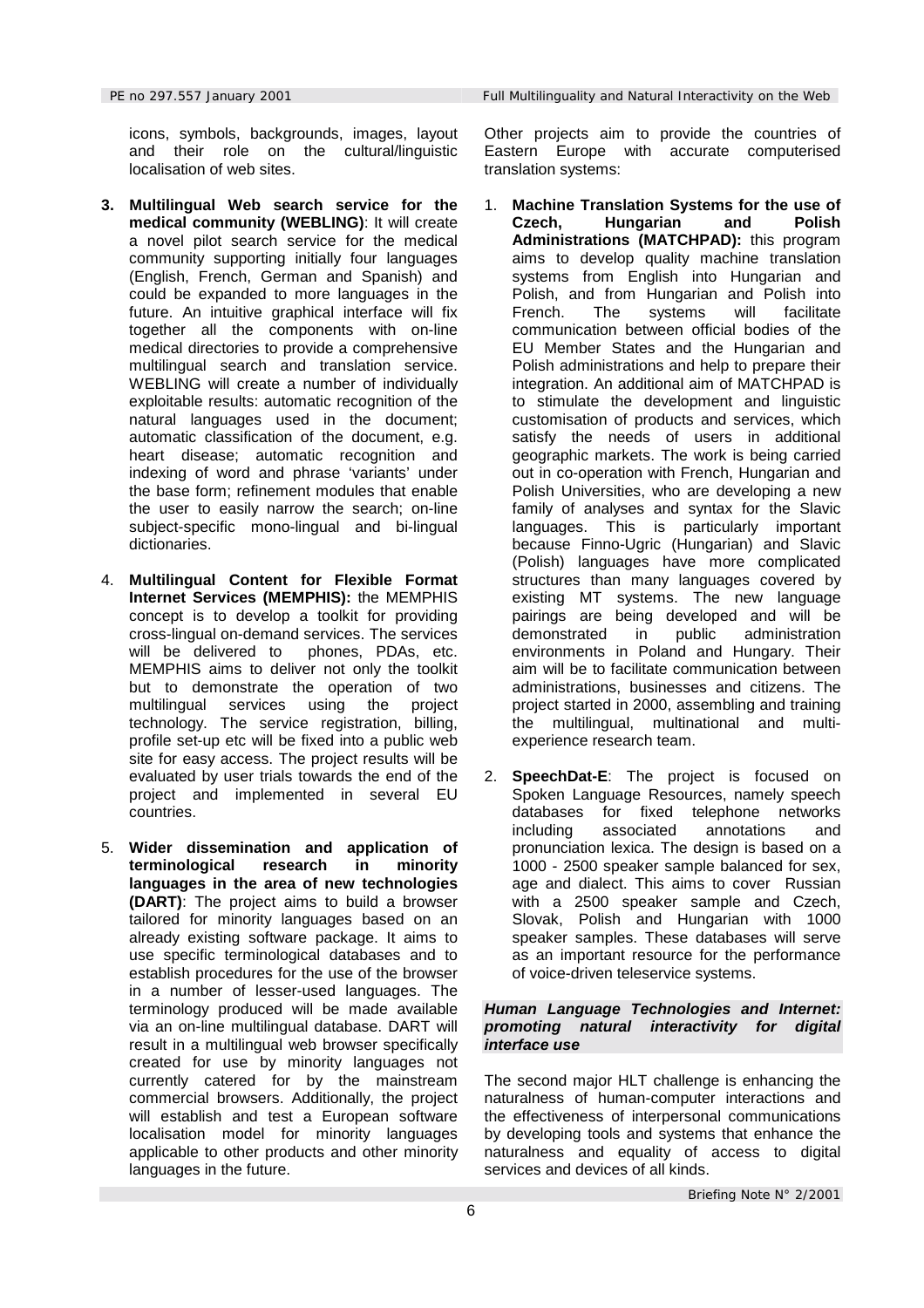It could be said that creating web sites is not complicated, but what it is really difficult is creating sites that truly meet the needs and expectations of a wide range of online users: there will be 10 million sites on the Web by January 2000 (25 million by the end of the year and 100 million at the end of 2002), so users have more choices than ever. With this overwhelming freedom of choice, Web users exhibit remarkable impatience and insistence on instant gratification. If they can't figure out a web site quickly they leave. Studies of user behaviour on the web find a low tolerance of poorly designed or slow sites: people do not want to wait or to learn how to use a home page, people have to be able to understand the functioning of the site immediately after scanning the home page for a few seconds at most. When people have a positive user experience, they are apt to return when they have a bad user experience, they are likely never to return.

This is the reason why nowadays "usability studies" have assumed greater importance in the Internet economy: **creating a "usable" web site means designing for the way people are**, as opposed to design for the way technology is. Making it easy to learn, making few errors and making it pleasant to use as well.

Human Language Technologies programs will focus on three major themes for promoting natural interactivity for digital interface use:

- **Unconstrained written and spoken input/output**: the goal is to develop interfaces that can handle a range of natural speech and language. This covers such technologies as robust, high-quality speech understanding and synthesis. These technologies should be fully cross-media, i.e. be useable in applications such as e-mail reader, Web browsers and portable information appliances. In addition, certain interfaces should be capable of supporting special needs (i.e. handicaps):
- **1. E-Mail Access through the Telephone Using Speech Technology Resources**: the *E-MATTER* project aims to develop a system prototype to allow multilingual access to e-mail through the telephone network. The system will initially aim to operate in Spanish, Catalan, Galician and Basque as well as in English and Spanish. Using the *E-MATTER* system, once an e-mail message has been selected, the system will automatically determine its language, correct misspelling errors and then read the message using a text-to-speech converter in the appropriate language. Additionally, the user will be able to connect to a windows-based interface to allow configuration of profile parameters such as

native language, e-mail filters, etc. The system architecture of *E-MATTER* is such that it can easily be configured to accommodate additional languages.

- **2. A Multimedia Multilingual Teaching and Training System for Speech Handicapped Children (SPECO)**: The aim of the project is to develop a new audio-visual pronunciation, teaching and training method, and a software system for hearing and speech-handicapped persons to help them to control their speech. SPECO plans to create a system with a general language-independent database editor and measuring system, which makes it possible to adapt the method to any European language. The construction of such a method would help experts dealing with speech therapy and make speech education and training more efficient
- **Interactive multimodal systems:** the aim is to improve the understanding of messages passed through language and other related communicative acts. The project will address the enhancement of interface capabilities of such interpersonal and group communication technologies as video-conferencing, supporting multimodal features such as gesturing, pointing and lip-reading which can help improve the recognition process and increase the naturalness of the interaction:
- 1. **Natural Interactivity Tools Engineering (NITE)**: addresses the growing need in research and industry for best-practice tools for supporting data annotation, analysis and retrieval.The project proposes to build an integrated best-practice workbench for multilevel annotation and retrieval of natural humanhuman and human-machine dialogue data. It proposes to use the entire domain of natural interactivity, incorporating best practice coding of gesture and facial expression, video handling tools, cross-modality coding and the extraction of multimodal information.
- 2. **Interacting with Eyes- Gaze Assisted Access to Information in Multiple Languages (I-EYE)**: the overall objective of i-Eye is to enable innovative and more natural forms of human-computer interaction by designing interfaces that utilise gaze-tracking, complemented by speech input in certain cases, systems which respond and react to user eye movements. The results of the project are expected to facilitate human computer interaction by making systems more aware of and more responsive to users. Making systems react to changes in the point of gaze is a